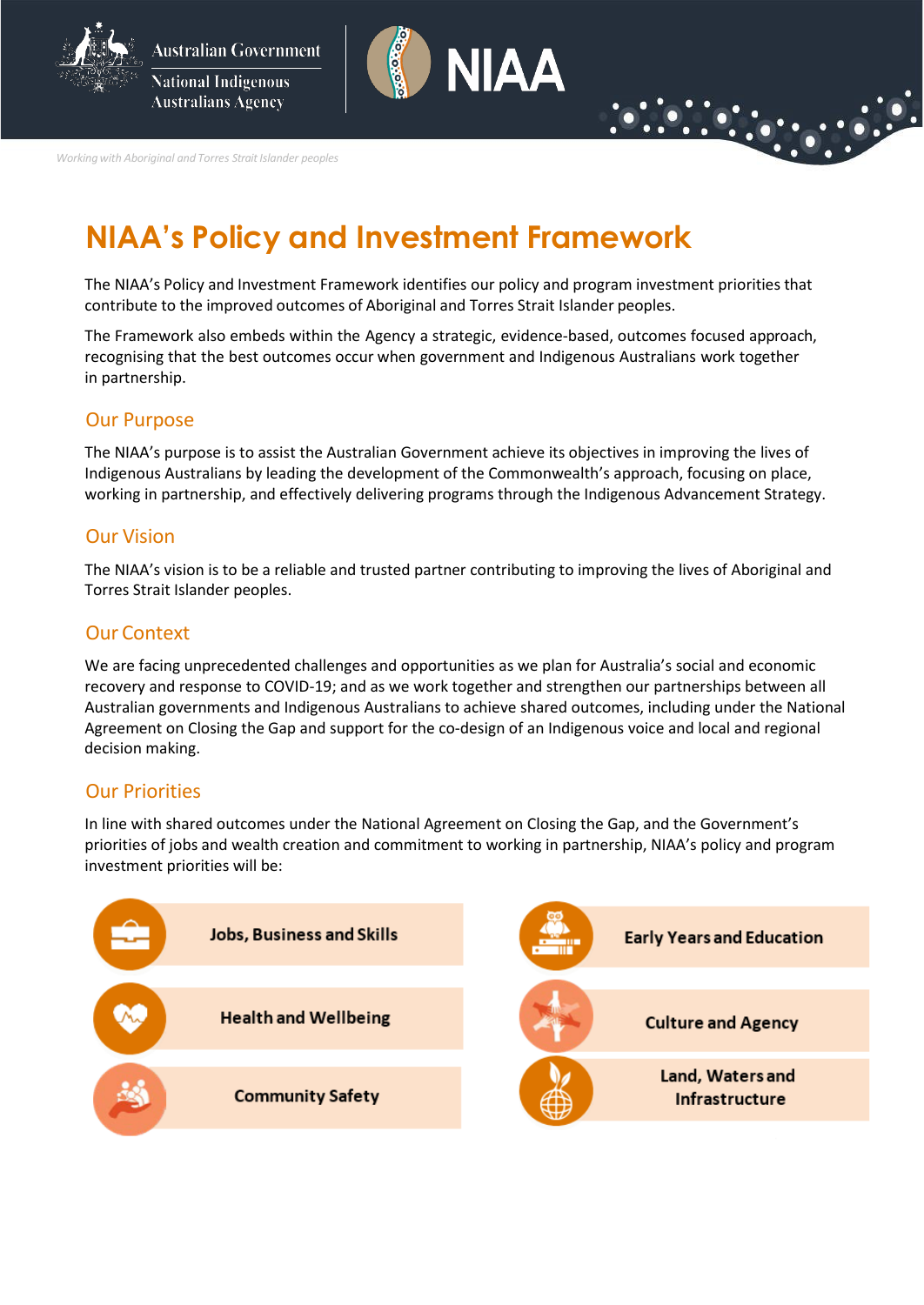# Our Capabilities

The NIAA has unique capabilities to contribute. At the Commonwealth level, we have networks and expertise to guide policy development and program delivery to ensure they are delivered where they are needed and in a way that meets the aspirations and needs of Indigenous Australians. At a regional and sectoral level, we leverage resources and partnerships, supplemented by our targeted funding, working with community leadership and service providers to deliver outcomes. We have a permanent presence of regional offices around Australia to strengthen local partnerships and co-design our programs and our delivery approaches.

Our funding contribution represents only a relatively small portion of the total national investment in Indigenous Australia. For this reason, the NIAA works closely with our stakeholders and partners to maximise this investment, including by shaping and leveraging other resources for the benefit of Indigenous Australians.

The NIAA can make the most difference for Indigenous Australians when we bring together our regional presence with our policy, leadership and coordination.

#### Positioning our effort

The NIAA will position our effort, drawing on our leadership, partnerships, and funding in a strategic and targeted way. This involves embedding a strategic, evidence-based, outcomes focused approach within the NIAA to guide our leadership and coordination efforts across government, and the design and delivery of programs and services through the Indigenous Advancement Strategy in partnership with the communities we serve.

The NIAA will focus our efforts to contribute to targets under the National Agreement on Closing the Gap across the shared outcome areas of education, employment, health and wellbeing, justice, safety, housing, land and waters, languages, and the four Priority Reforms. The NIAA will invest in economic outcomes, supporting economic growth in remote communities and improving jobs and wealth creation for Indigenous Australians.

The NIAA will also implement the Government's commitment to working in partnership both in the way the organisation works and through supporting the co-design of an Indigenous voice.

## Working in partnership and in place

Working in partnership with Aboriginal and Torres Strait Islander peoples is central to the NIAA's work and will be key to the success of developing and implementing our policy and investment approach. These partnerships enrich our advice to government, inform decision making, and contribute to the improved outcomes of Aboriginal and Torres Strait Islander peoples.

The NIAA is dedicated to ensuring our broader stakeholders have the opportunity to contribute to the policy making process through consultation and engagement processes and other relationship building initiatives.

This includes through the governance and joint decision-making structures that we establish, or participate in, at the local, regional and national levels. Building and maintaining these cooperative relationships is key to enabling the NIAA to deliver effective investment and robust and considered advice.

The NIAA's success is also dependent on the leadership we demonstrate when working with organisations across the Australian Government, as well as the contribution made by these agencies. We will work with government agencies at the Commonwealth, state and territory, and local government levelsto help shape policies and programs so that they reflect community aspirations and needs and are developed in partnership with Aboriginal and Torres Strait Islander peoples.

The NIAA recognises that each community is unique. The NIAA's investments will focus on people and community, and we will continue to work closely with communities to help make sure policies, programs and services are effective in their context and address their aspirations and needs.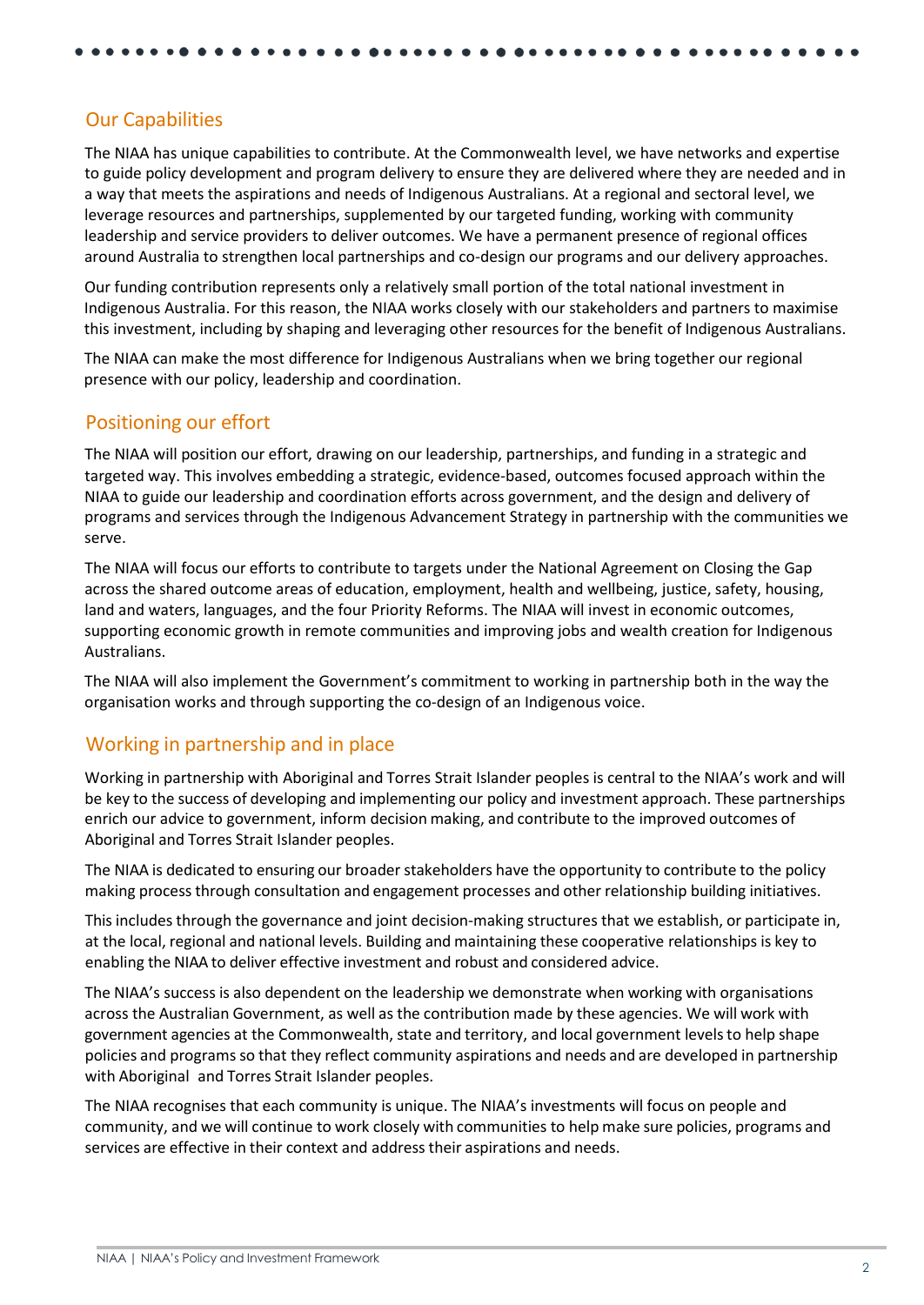#### How we invest

The NIAA will invest through:

- leadership and coordination of Indigenous policy development and program design and delivery; and the
- delivery of programs through the Indigenous Advancement Strategy.

The Policy and Investment Framework establishes an overarching architecture to position NIAA's policy and program investments and focus our efforts on the issues, programs and services that make a difference to improving the lives of Indigenous Australians.

This will be achieved through the development of national and regional level investment strategies to identify priorities for NIAA's leadership and coordination of Indigenous policy development, program design and delivery.

These investment strategies will also help target NIAA's funding through the Indigenous Advancement Strategy to enable, catalyse and amplify government programs to ensure Indigenous Australians have access to the same benefits and opportunities as all Australians. The strategies will provide a roadmap for implementation with short, medium and long term deliverables.

## **Four guiding principles to prioritise our investment**

Investment strategies will elaborate key outcomes and specific actions, prioritising our resourcesin consultation and partnership with our Commonwealth, regional and local partners and communities to:

- identify where NIAA can make a difference to improve the lives of Indigenous Australians (**our capacity**),
- help to shape, reinforce, and leverage the whole of government effort (**our influence**),
- target investment where it is needed most (**our focus**), and
- complement and not duplicate the roles and responsibilities of others (**our value add**).

*National level Policy and Program Investment Strategies* will be developed to position NIAA's effort against social and economic outcomes, targeting investment where it is needed most without duplicating the responsibilities of others and leveraging other government effort. These strategies will be framed against six areas of focus: culture and agency, health and wellbeing; community safety; early years and education;skills, jobs and business; and land, waters, and infrastructure; and will consider the unique needs of Indigenous Australians in remote communities within these areas.

*Regional Investment Strategies* will position NIAA's effort in place and in partnership with communities. This will ensure communities across Australia drive practical policy and program actions and that the NIAA's local investment decisions, whilst being guided by NIAA's policy and program investment priorities, are shaped by the local context, community-identified aspirations and needs, and local solutions.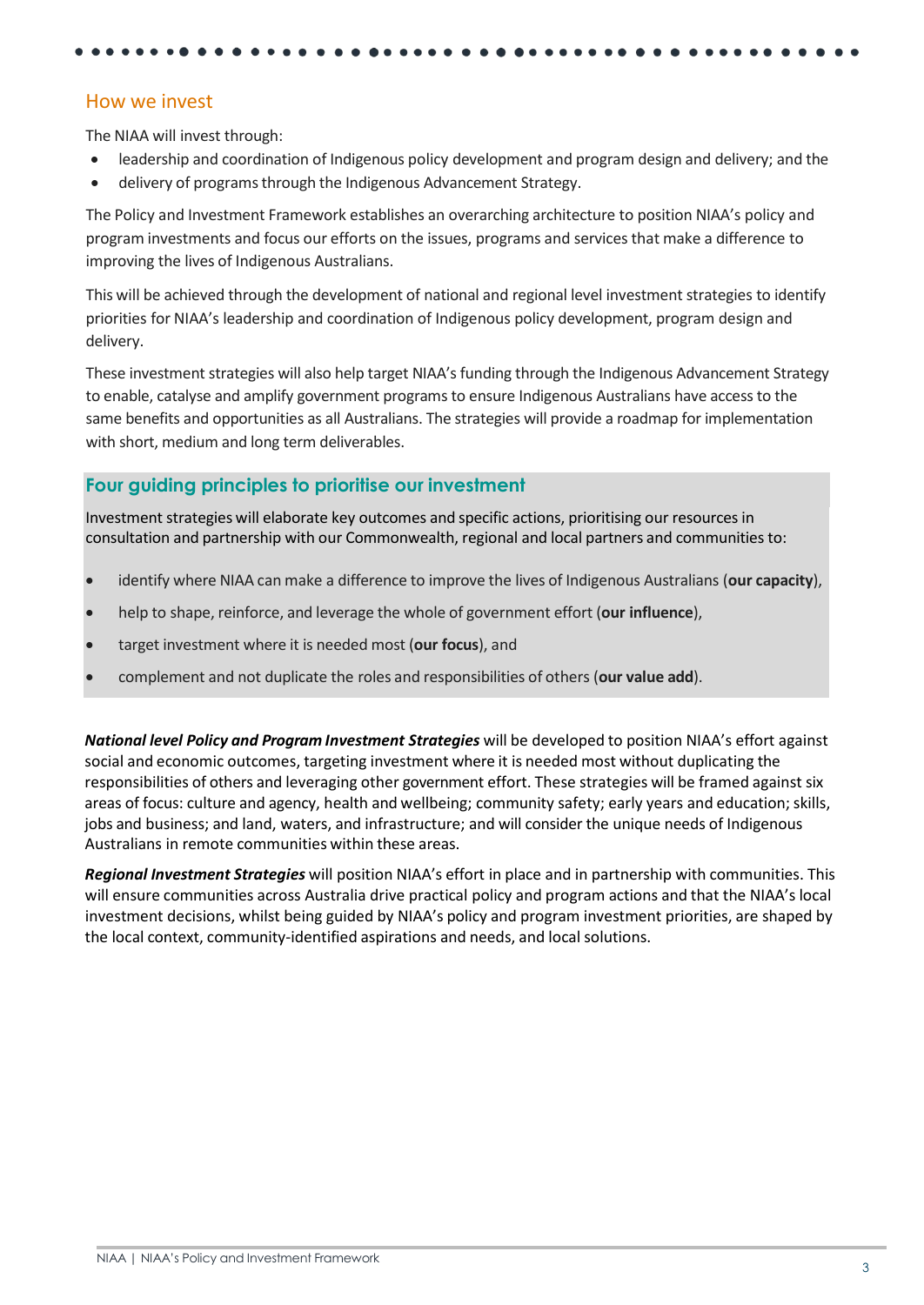





#### Measuring our Performance

The NIAA is building our capability in performance, monitoring and evaluation (PM&E) to measure our policy and investment impact. This will enable us to better capture and apply evidence to target our efforts and investment and demonstrate the contribution we are making to improve the lives of Indigenous Australians.

PM&E will apply to all levels of our work – at the national level, program level, and in place. The approach will be guided by the principles of the Indigenous Evaluation Strategy and build on the existing Indigenous Advancement Strategy performance and evaluation frameworks.

At the national level, it will be used to demonstrate how we are contributing to shared targets and outcomes, including under the National Agreement on Closing the Gap and a commitment to jobs and wealth creation outcomes.

The NIAA will work with communities to improve and share access to data and information to enable Aboriginal and Torres Strait Islander Australians to make informed decisions – this is a key way we can deliver on Priority Reform Four under the National Agreement on Closing the Gap.

There will be dedicated PM&E strategies under each national policy and program and regional investment strategy, providing a clear line of sight between our effort (policy, partnerships and funds) and how we are contributing to outcomes. Performance will also be measured at the program and activity level, assessing quality, effectiveness, and efficiency of our funded activities and how well they respond to community needs.

Our PM&E approach will involve working with our service providers and partner communities to share evidence of what works in place. It will focus on continuous improvement, strengthening our systems and processes for building the evidence base of what works to achieve improved outcomes of Aboriginal and Torres Strait Islander peoples.

We will build an annual performance process to draw on lessons from research, data, evaluations, and onthe- ground experience (including from communities and providers) to inform and adapt our investment approach. Results of these efforts will be shared with our partners and reflected in NIAA's Annual Report.